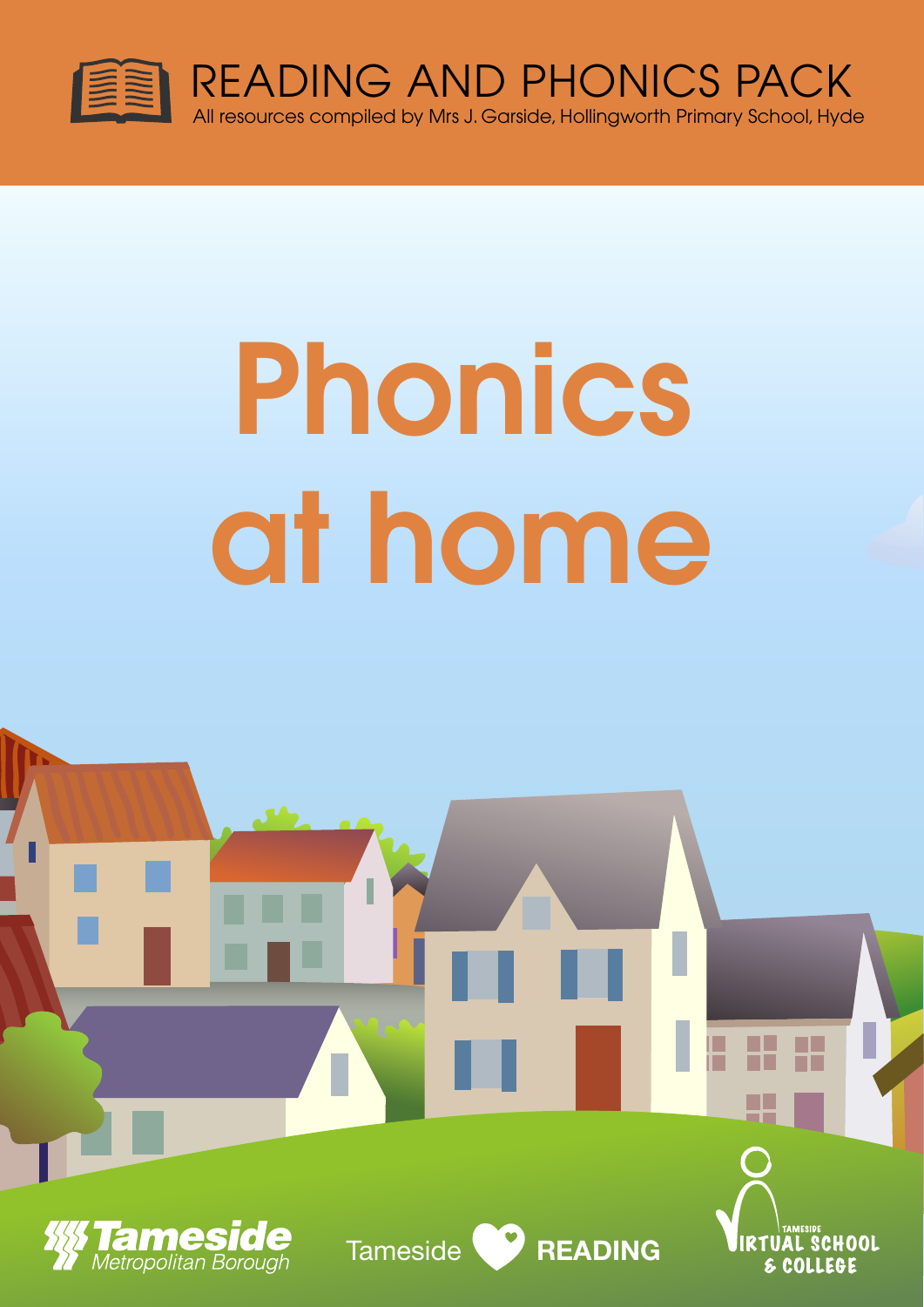# **Games to play at home**

Phonics involves the development of many different skills; listening, speaking, attention, hearing different sounds and recognising symbols. This pack aims to help your child to gain confidence with these skills through games.

There are 44 sounds in all. Some are made with two letters, but **children need to learn the 19 most common single letter sounds.** 

The order in which sounds are taught will depend on which scheme your child's school follows, usually, they will learn the most commonly used phonemes first, starting with:

#### **/s/, /a/, /t/, /i/, /p/, /n/**

In schools, letters and their sounds are introduced one at a time. A set of letters is taught each week, in the following sequence:

**Set 1:** s, a, t, p **Set 2:** i, n, m, d **Set 3:** g, o, c, k **Set 4:** ck, e, u, r **Set 5:** h, b, f, ff, l, ll, ss

As soon as each set of letters is introduced, children will be encouraged to use their knowledge of the letter sounds to blend and sound out words. For example, they will learn to blend the sounds s-a-t to make the word sat. They will also start learning to segment words. For example, they might be asked to find the letter sounds that make the word tap from a small selection of magnetic letters.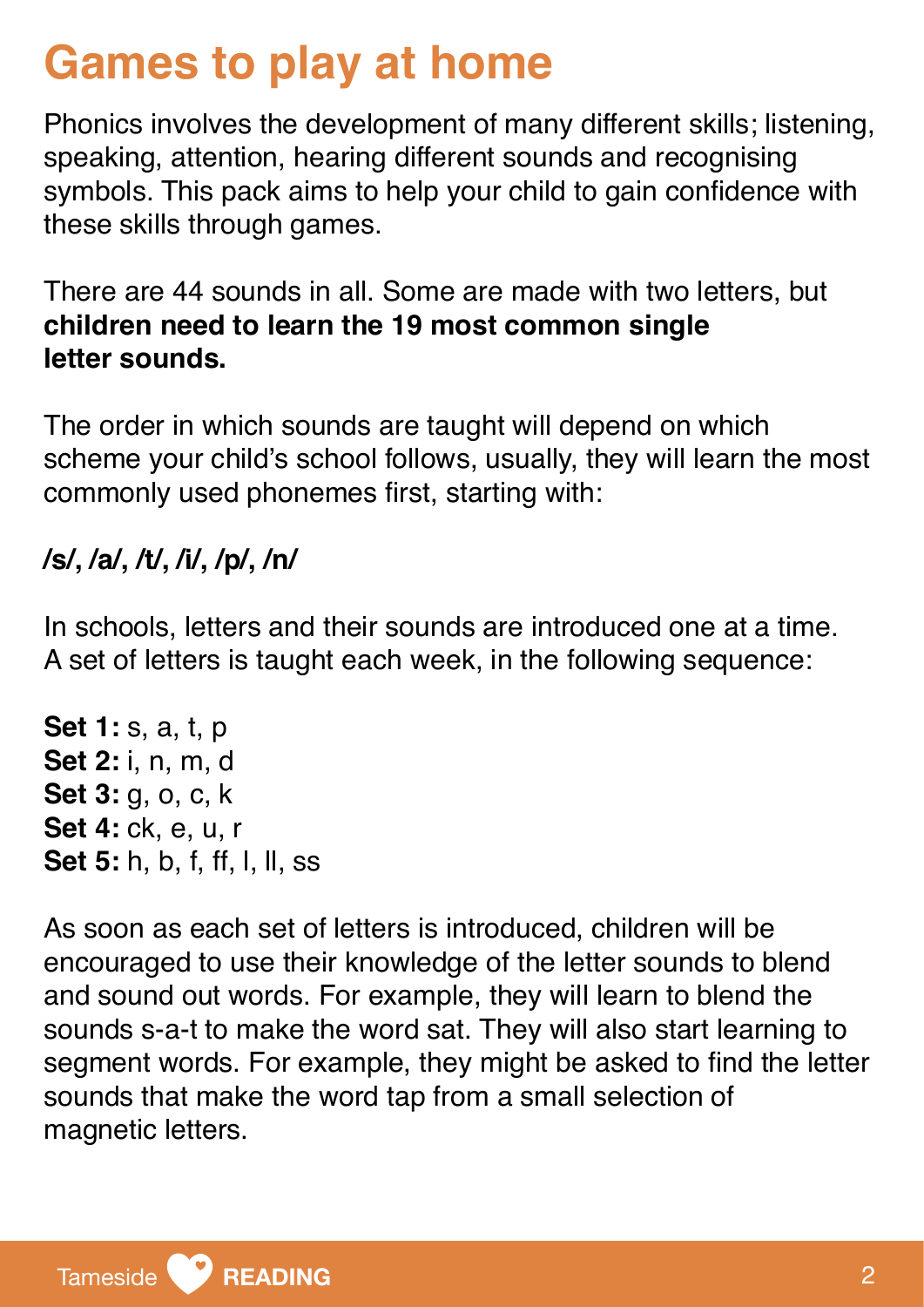This sound mat below can be printed from the Twinkl website and show the order that sounds are taught. Children love ticking off the sounds that they can recognise.



# **Flash card games**

# **Recognise the card**

Children love flash cards. Stack the letters in a pile and take turn to turn one over. Prompt your child to remember the sound that each letter makes by exaggerating the mouth movement whilst quietly whispering the sound.

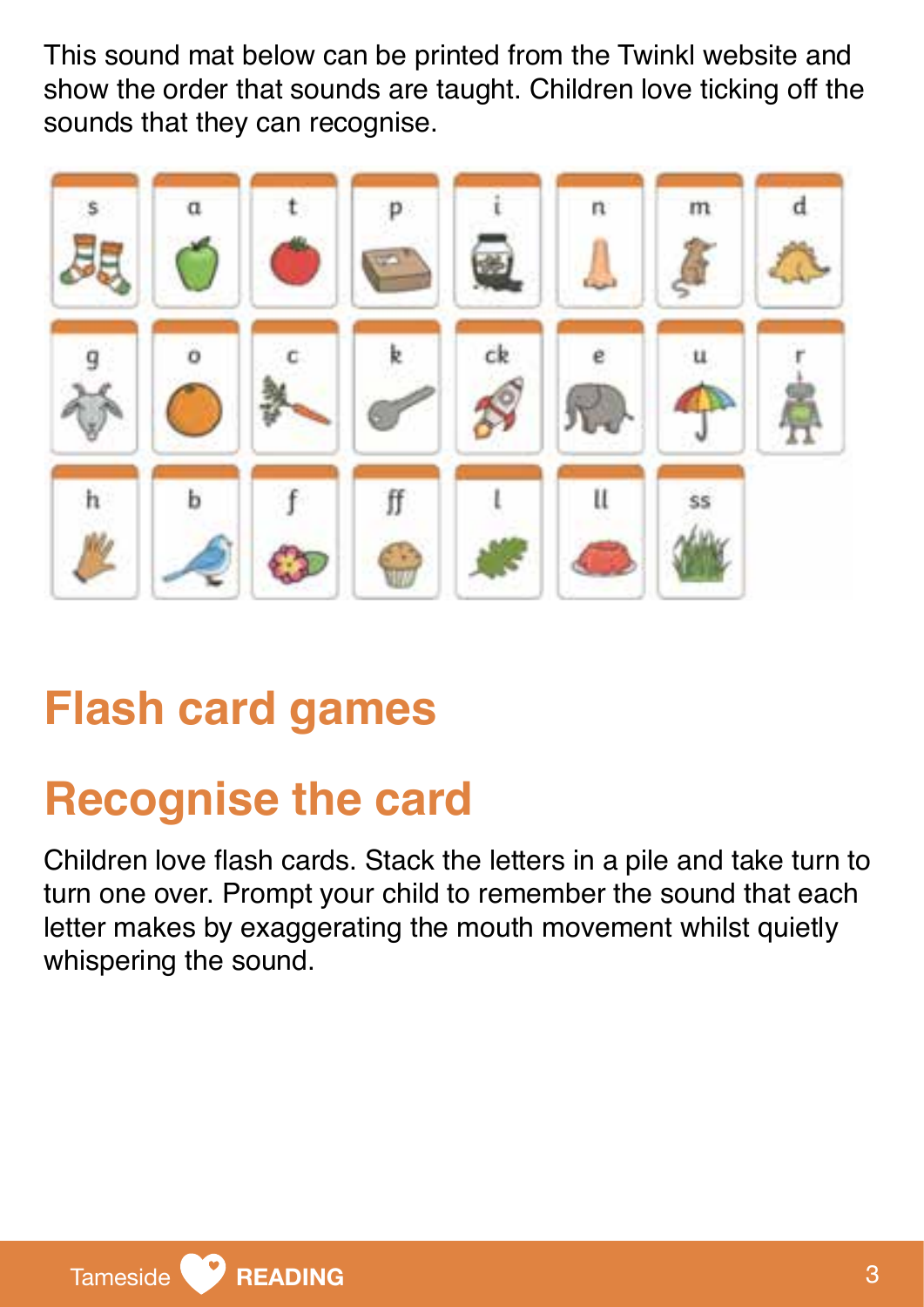### **Describe the card**

Split the pack of flash cards into two piles. One for you and one for your child. Take it in turns to talk about the letter at the top of your pack, describing it and saying items that begin with that sound. If your school has taught your child a song to help them to remember the sound then you could sing that too. The idea of the game is to guess which flash card is being described by the other person.

#### **Describe it**

"It's long and curly and looks like a snake!"

#### **Name things that begin with it**

"Sausage, snake and scissors all begin with this sound."

#### **Your teacher says**

"Slither down the snake!"

"Can you tell me the sound that this card makes?"

#### **Describe it**

"It has a long stick and a round shape at the top"

#### **Name things that begin with it** "pan, pocket, pirate all begin with this sound."

#### **Your teacher says**

"Down the Pirates plait and around his face!"

"Can you tell me the sound that this card makes?"





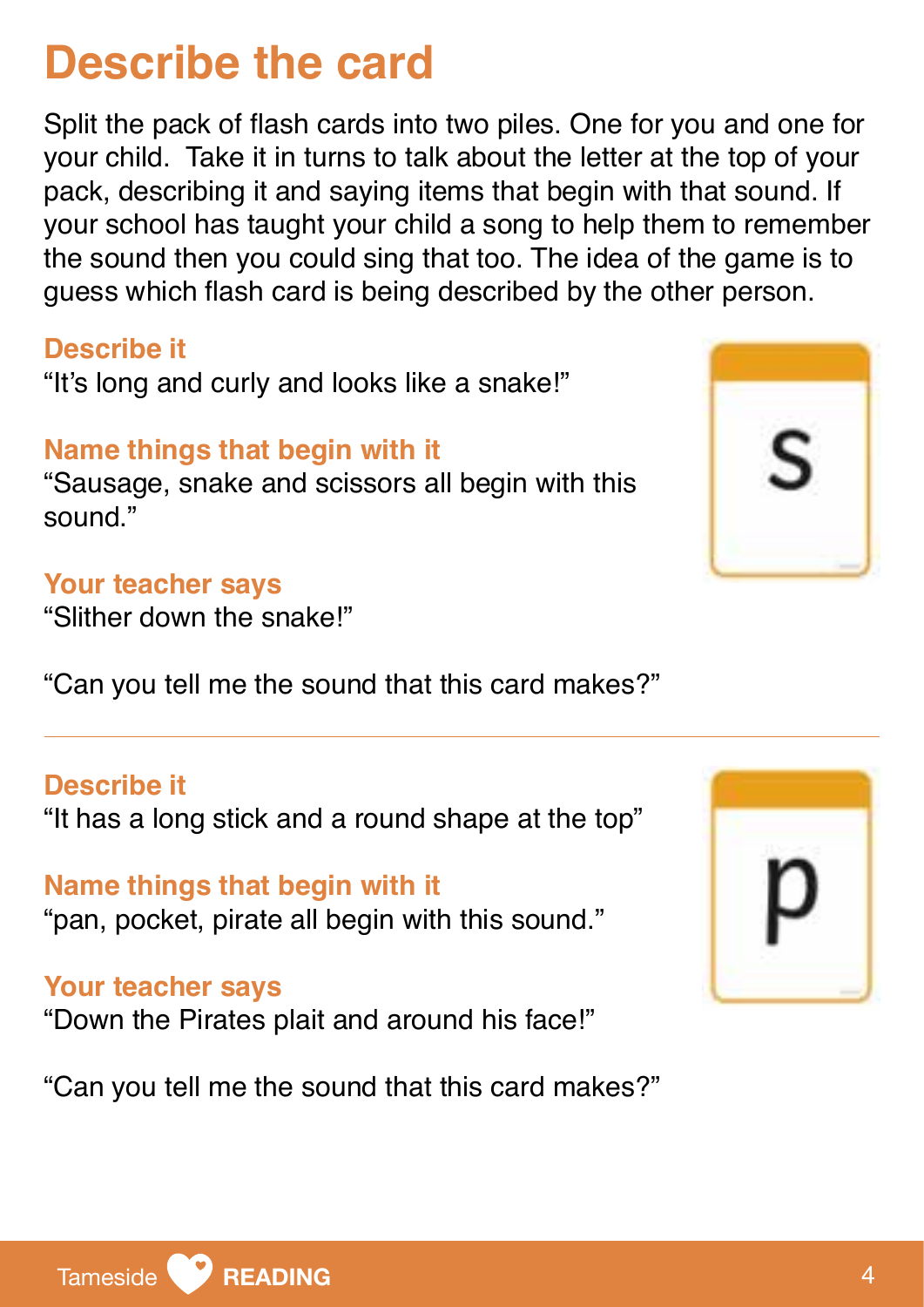# **Sound hunt**

Hide the flash cards around your home.

Challenge your child to find them and tell you what they have found.

When your child brings back a card ask them what sound it makes. Praise them and say words beginning with that sound. "Well done that does make a 'd' sound. 'D' for dinosaur, dig and dog.

# **Copy the card**

Cut up some pieces of card and encourage your child to copy the letter to make their own flash cards. You may need to draw some dots or guides so that your child can trace over it and make a recognisable letter.

# **Make a pair**

Place 10 sound flash cards and 10 matching pictures on the floor. Take turns to say the sound and then match to the picture that begins with that sound.

Image showing flash cad available for download on Twinkl website.



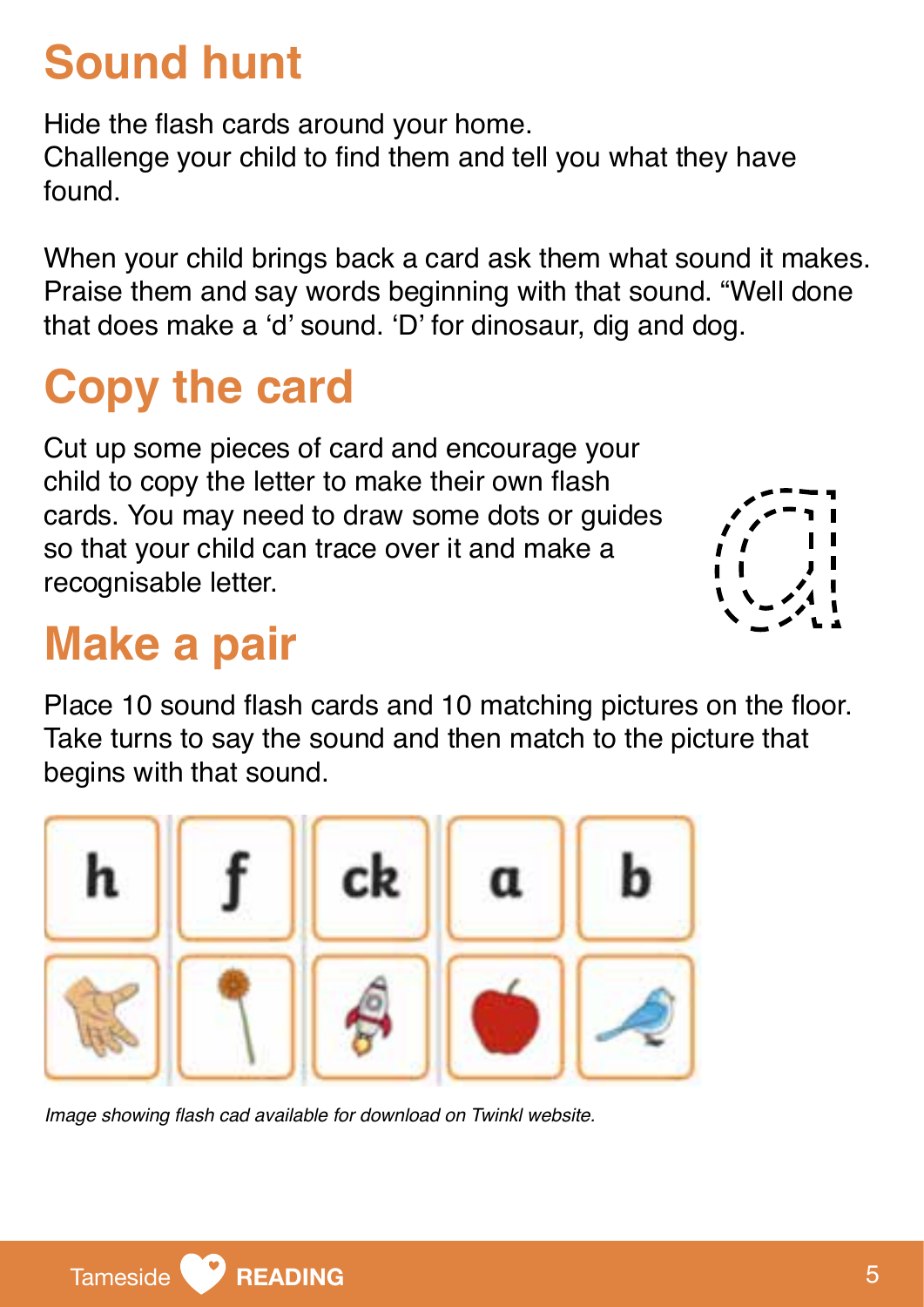# **Initial Sound Match Games**



**http://www.letters-and-sounds. com/phase-2-games.html**  This website has free online games to help children learn to read, write and spell. Below is a game on the website that your child will enjoy!

To play these memory games, click a card on the top row to turn over a letter card then click a card on the bottom row to turn over a picture card. If the object in the picture starts with the same sound as the letter, you have found a match. If not, the cards will turn over so you can have another go.

Having experienced listening activities including songs, stories and rhymes, your child is ready to move children on from oral blending and segmentation to blending and segmenting with letters that they have been learning to recognise. Blending is the ability to string together the sounds that each letter stands for in a word. Your child will learn to look at a short word and link the sounds together to make a word. Encourage your child to point to each of the sounds with their finger as they say them until they can hear the word.

Blending is a very difficult skill and takes time to master. Encourage your child and support them by saying the word with them. Do not worry if your child seems to need lots of help at this stage. **"S-a-t"** 

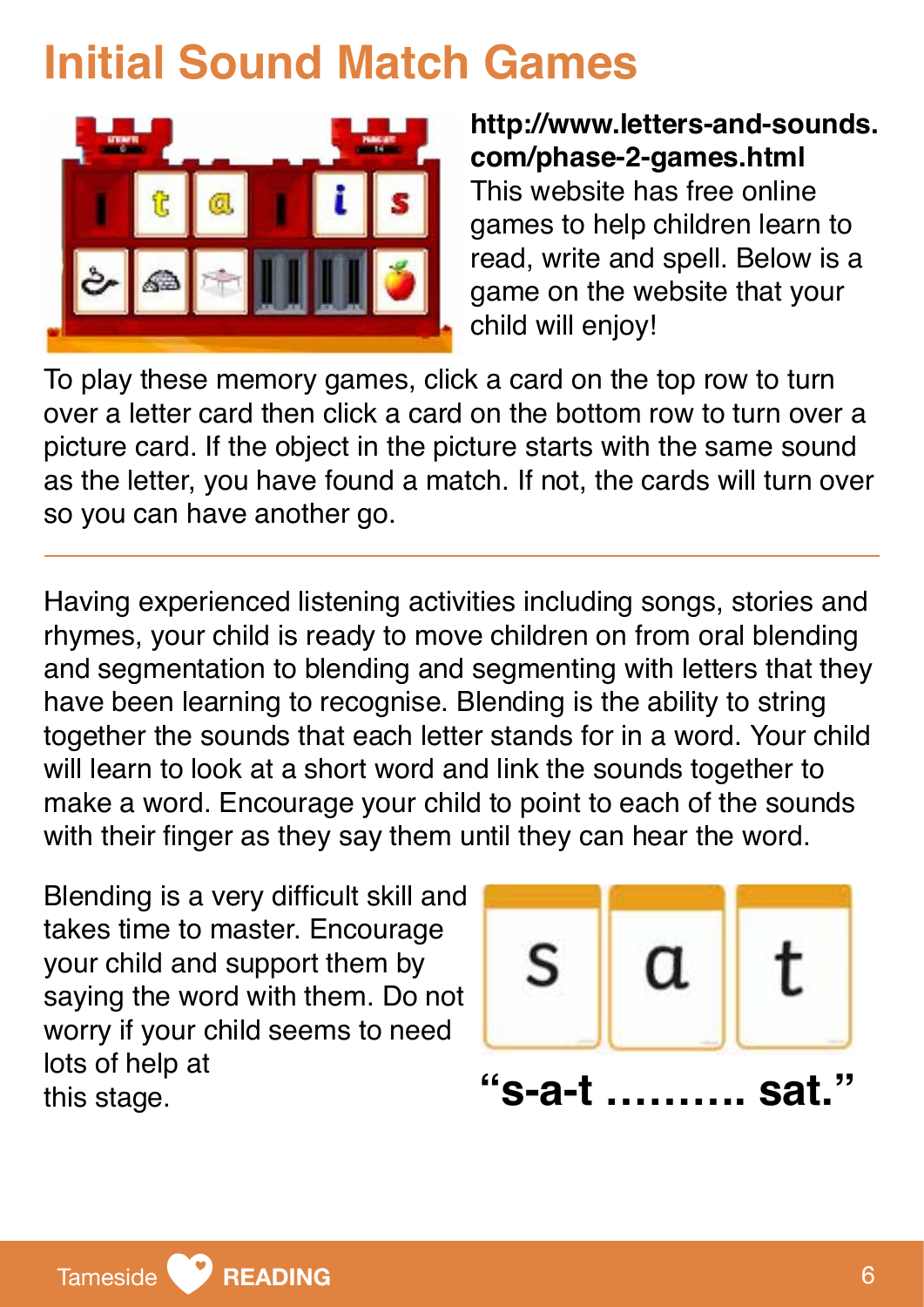# **Blending games**

Guess the word – collect or draw pictures of items that have 3 sounds in them. For example – dog, cat, sun, pan, web, mat, nut.

Make a word using the flash cards and say to your child.

"Point to the sounds and make a word.

What word can you hear?"

Prompt them by showing them the pictures or items.

Praise your child for blending the sounds to make a word.